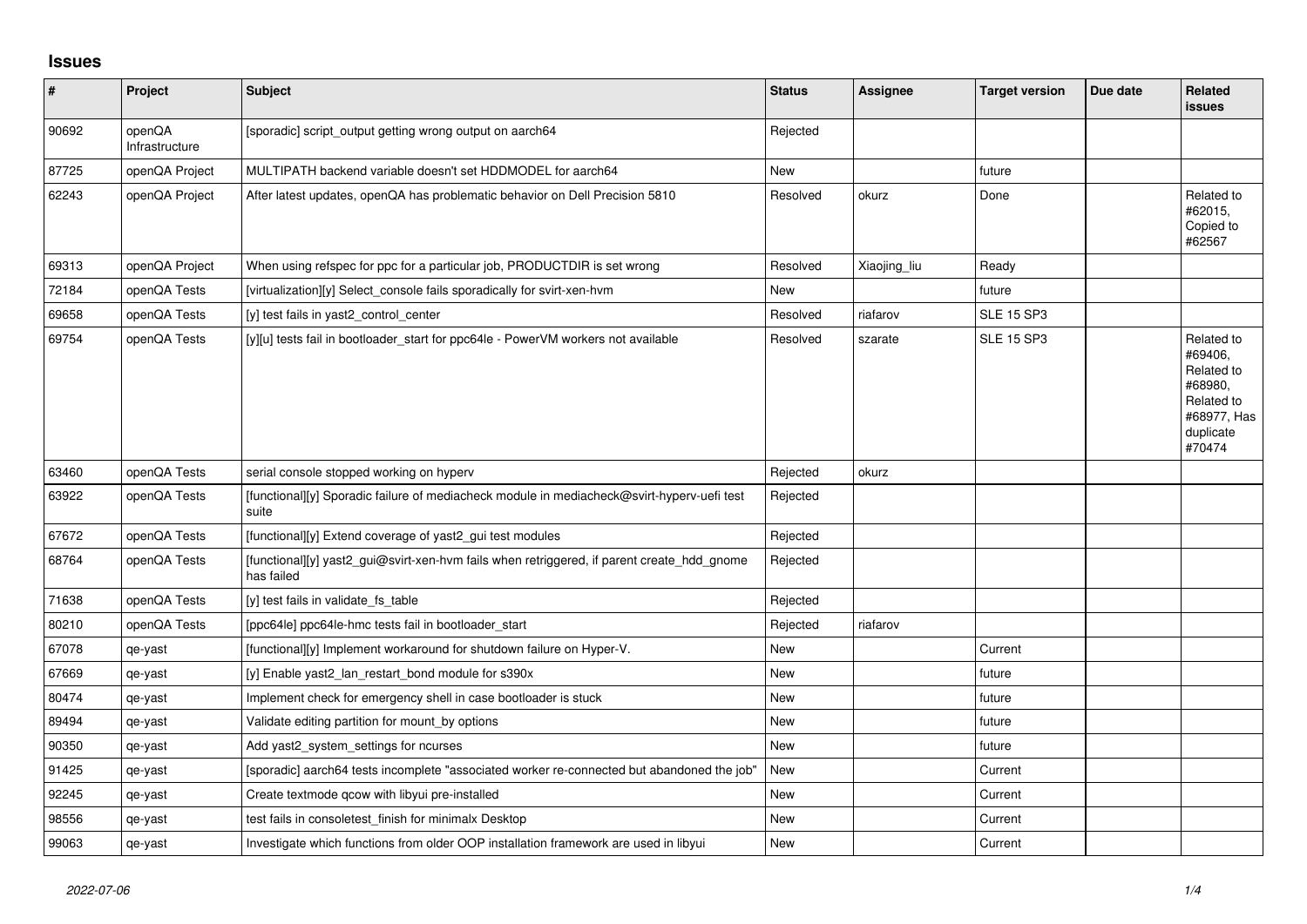| #      | Project | <b>Subject</b>                                                                               | <b>Status</b> | Assignee            | <b>Target version</b> | Due date | <b>Related</b><br><b>issues</b> |
|--------|---------|----------------------------------------------------------------------------------------------|---------------|---------------------|-----------------------|----------|---------------------------------|
| 102074 | qe-yast | Create test scenario for displaying a custom proposal set during ay installation             | <b>New</b>    |                     | Current               |          |                                 |
| 73306  | qe-yast | [y][timeboxed:20h] test fails in await install                                               | Blocked       | JERiveraMoya        | Current               |          |                                 |
| 101370 | qe-yast | test fails in yast2_firewall due to recent modification the interface zone                   | Blocked       | rainerkoenig        | Current               |          |                                 |
| 69634  | qe-yast | [y][timeboxed:24h] Add unit test for yast-metapackage-handler                                | Resolved      | syrianidou sofia    | future                |          |                                 |
| 71122  | qe-yast | [y][timeboxed:12h] Organize and open tickets for yast-matepackage-handler unit test          | Resolved      | syrianidou_sofia    | <b>SLE 15 SP3</b>     |          |                                 |
| 76879  | qe-yast | Unit test for yast2-metapackage-handler OneClickInstall.rb (part I)                          | Resolved      | syrianidou sofia    | <b>SLE 15 SP3</b>     |          |                                 |
| 76882  | qe-yast | Unit test for yast2-metapackage-handler OneClickInstall.rb (part II)                         | Resolved      | syrianidou_sofia    | future                |          |                                 |
| 76885  | qe-yast | Unit test for yast2-metapackage-handler OneClickInstallWorkerFunction.rb (part I)            | Resolved      | oorlov              | <b>SLE 15 SP3</b>     |          |                                 |
| 80216  | qe-yast | Adjust home_encrypted scenario for the UI changes in the Expert Partitioner                  | Resolved      | syrianidou_sofia    | <b>SLE 15 SP3</b>     |          |                                 |
| 81310  | qe-yast | [sporadic][timeboxed:10h] test fails in mediacheck on svirt uefi                             | Resolved      | oorlov              | future                |          |                                 |
| 90851  | qe-yast | SLE 15 SP3 Release Candidate 2 exploratory testing                                           | Resolved      | syrianidou_sofia    |                       |          |                                 |
| 91830  | qe-yast | Investigate if a change of DH version for TLS negotiation can fix 'remote_controller' module | Resolved      | oorlov              | <b>SLE 15 SP3</b>     |          |                                 |
| 71116  | qe-yast | [y] Add OpenQA test for OneClickInstall                                                      | Closed        | JERiveraMoya        | <b>SLE 15 SP3</b>     |          |                                 |
| 73363  | qe-yast | sporadic failure for btrfs_libstorage-ng@64bit-ipmi                                          | Closed        | riafarov            | <b>SLE 15 SP3</b>     |          |                                 |
| 73471  | qe-yast | Enable yast2 firstboot in textmode                                                           | Closed        | <b>JRivrain</b>     | <b>SLE 15 SP3</b>     |          |                                 |
| 73474  | qe-yast | Add more modules to yast2_firstboot                                                          | Closed        | JRivrain            | <b>SLE 15 SP3</b>     |          |                                 |
| 73477  | qe-yast | Modify firstboot configuration for yast2 firstboot custom                                    | Closed        | JRivrain            | <b>SLE 15 SP3</b>     |          |                                 |
| 73642  | qe-yast | Modify allmodules+allpatterns+registration test suite                                        | Closed        | riafarov            | <b>SLE 15 SP3</b>     |          | Related to<br>#73645            |
| 75424  | qe-yast | [sporadic] test fails in force_scheduled_tasks                                               | Closed        | <b>JERiveraMoya</b> | <b>SLE 15 SP3</b>     |          |                                 |
| 76888  | qe-yast | Unit test for yast2-metapackage-handler OneClickInstallWorkerFunction.rb (part II)           | Closed        | syrianidou_sofia    | <b>SLE 15 SP3</b>     |          |                                 |
| 80204  | qe-yast | Adjust Ivm+resize root scenario for the UI changes in the Expert Partitioner                 | Closed        | riafarov            | <b>SLE 15 SP3</b>     |          |                                 |
| 80206  | qe-yast | Adjust msdos scenario for the UI changes in the Expert Partitioner                           | Closed        | JRivrain            | <b>SLE 15 SP3</b>     |          |                                 |
| 80272  | qe-yast | Adapt yast2 expert partitioner (before: yast2 storage ng) in ppc64le to use libyui           | Closed        | <b>JERiveraMoya</b> | <b>SLE 15 SP3</b>     |          | Blocked by<br>#80840            |
| 80276  | qe-yast | [sporadic][timeboxed:12h] autoyast reinstall@s390x-kvm-sle12 fails in installation           | Closed        | riafarov            | <b>SLE 15 SP3</b>     |          |                                 |
| 87646  | qe-yast | Create autoyast test using btrfs quota limit                                                 | Closed        | oorlov              | <b>SLE 15 SP3</b>     |          |                                 |
| 88480  | qe-yast | [sporadic] boot encrypt doesn't unlock encrypted disk for cryptlym@ppc64le                   | Closed        | syrianidou_sofia    | <b>SLE 15 SP3</b>     |          |                                 |
| 89932  | qe-yast | [sporadic] stabilize partitioning_firstdisk                                                  | Closed        | riafarov            | <b>SLE 15 SP3</b>     |          |                                 |
| 91130  | qe-yast | Use libyui for btrfs_libstorage-ng ipmi and zVM                                              | Closed        | riafarov            | <b>SLE 15 SP3</b>     |          |                                 |
| 91350  | qe-yast | [timeboxed:16h][sporadic] test fails in verify_undelete_snapshots                            | Closed        | riafarov            | <b>SLE 15 SP3</b>     |          |                                 |
| 93029  | qe-yast | Implement test module for Product selection using LibyuiClient in YaST Job Group             | Closed        | JERiveraMoya        | <b>SLE 15 SP3</b>     |          |                                 |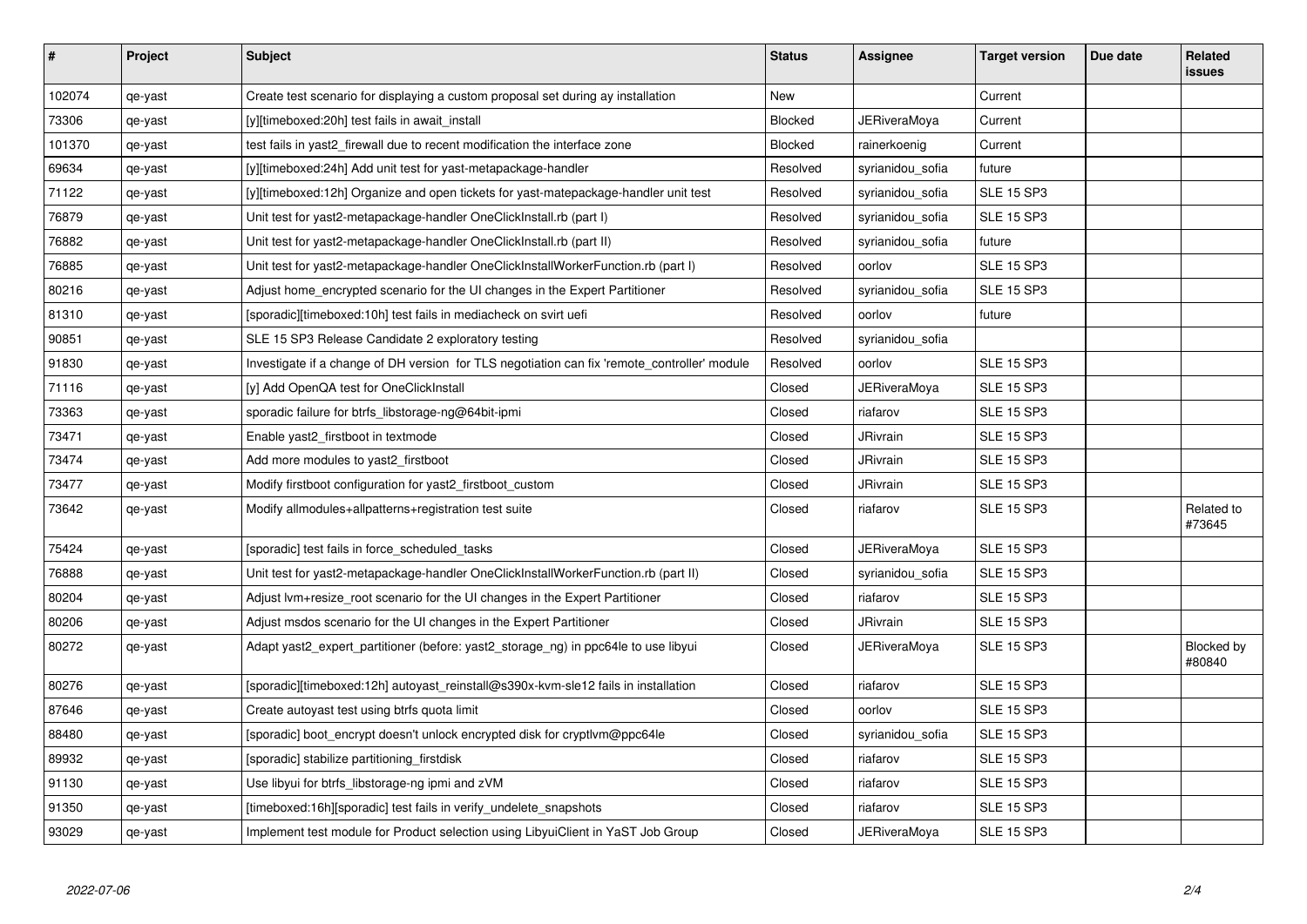| #      | Project | <b>Subject</b>                                                                                          | <b>Status</b> | Assignee            | <b>Target version</b> | Due date | Related<br>issues                             |
|--------|---------|---------------------------------------------------------------------------------------------------------|---------------|---------------------|-----------------------|----------|-----------------------------------------------|
| 93032  | qe-yast | Use accept_license module with libyui-rest-api in all test suites in YaST, TW and Leap 15<br>Job Groups | Closed        | syrianidou_sofia    | <b>SLE 15 SP3</b>     |          |                                               |
| 93411  | qe-yast | Create test cases for Language, Keyboard and Product Selection                                          | Closed        | syrianidou_sofia    | <b>SLE 15 SP3</b>     |          |                                               |
| 93641  | qe-yast | Create schedules for opensuse test suites                                                               | Closed        | JRivrain            | <b>SLE 15 SP3</b>     |          | Related to<br>#94069,<br>Related to<br>#92479 |
| 95392  | qe-yast | Expand functionality of prepare_profile module                                                          | Closed        | <b>JERiveraMoya</b> | Current               |          |                                               |
| 95542  | qe-yast | test fails in yast2_kdump                                                                               | Closed        | syrianidou_sofia    | Current               |          |                                               |
| 95551  | qe-yast | autologin_yast test fails in first_boot                                                                 | Closed        | syrianidou_sofia    | Current               |          |                                               |
| 97319  | qe-yast | tests fail for ppc installation at different points                                                     | Closed        | JERiveraMoya        | Current               |          |                                               |
| 97325  | qe-yast | Collect logs in autoyast_reinstall when failing detecting disk after installation                       | Closed        | geor                | Current               |          |                                               |
| 97331  | qe-yast | [timebox: 24h] Investigate failure in rebootmgr                                                         | Closed        | JERiveraMoya        | Current               |          | Related to<br>#98832                          |
| 97709  | qe-yast | [sporadic] accept_timezone_configuration fails to navigate next screen                                  | Closed        | syrianidou_sofia    | Current               |          |                                               |
| 97760  | qe-yast | Rewrite workaround for scrolling for bsc#1189550                                                        | Closed        | JERiveraMoya        | Current               |          |                                               |
| 97766  | qe-yast | Adapt the order of activation for ZFCP with client for libyui-rest-api                                  | Closed        | geor                | Current               |          | Related to<br>#98811                          |
| 102638 | qe-yast | Investigate black screen between lockscreen                                                             | Closed        | dzedro              | Current               |          |                                               |
| 102515 | qe-yast | validate_self_update greps only in /var/log/y2log and misses compressed logs                            | Closed        | <b>JERiveraMoya</b> | Current               |          |                                               |
| 73093  | qe-yast | [y] test fails in installation                                                                          | Rejected      |                     |                       |          |                                               |
| 73096  | qe-yast | [sporadic] msdos test fails in validate_fs_table                                                        | Rejected      | JRivrain            | <b>SLE 15 SP3</b>     |          |                                               |
| 80212  | qe-yast | Adjust cryptlvm scenario for the UI changes in the Expert Partitioner                                   | Rejected      | riafarov            | <b>SLE 15 SP3</b>     |          |                                               |
| 80220  | qe-yast | test choses wrong product for installation                                                              | Rejected      | riafarov            | <b>SLE 15 SP3</b>     |          |                                               |
| 81248  | qe-yast | test fails in snapshots_small_root on aarch64                                                           | Rejected      | riafarov            | <b>SLE 15 SP3</b>     |          |                                               |
| 91136  | qe-yast | Textmode test suite fails for s390x-kvm                                                                 | Rejected      | riafarov            | <b>SLE 15 SP3</b>     |          |                                               |
| 91677  | qe-yast | [sporadic] test fails in validate_fs_table                                                              | Rejected      |                     | <b>SLE 15 SP3</b>     |          | Related to<br>#91755                          |
| 92242  | qe-yast | Create the conditions for libyui tests on textmode running system                                       | Rejected      |                     |                       |          |                                               |
| 97229  | qe-yast | Create workaround for s390x polkit unexpected popup                                                     | Rejected      |                     | Current               |          |                                               |
| 97328  | qe-yast | test fails in yast2 lan restart *                                                                       | Rejected      |                     |                       |          |                                               |
| 99261  | qe-yast | [sporadic] s390x tests fail in first_boot and boot_to_desktop                                           | Rejected      |                     | Current               |          |                                               |
| 99351  | qe-yast | test fails in firstboot finish setup                                                                    | Rejected      |                     | Current               |          |                                               |
| 99354  | qe-yast | test fails in root simple pwd                                                                           | Rejected      |                     | Current               |          |                                               |
| 101163 | qe-yast | test fails in yast2_lan_restart_vlan                                                                    | Rejected      |                     | Current               |          |                                               |